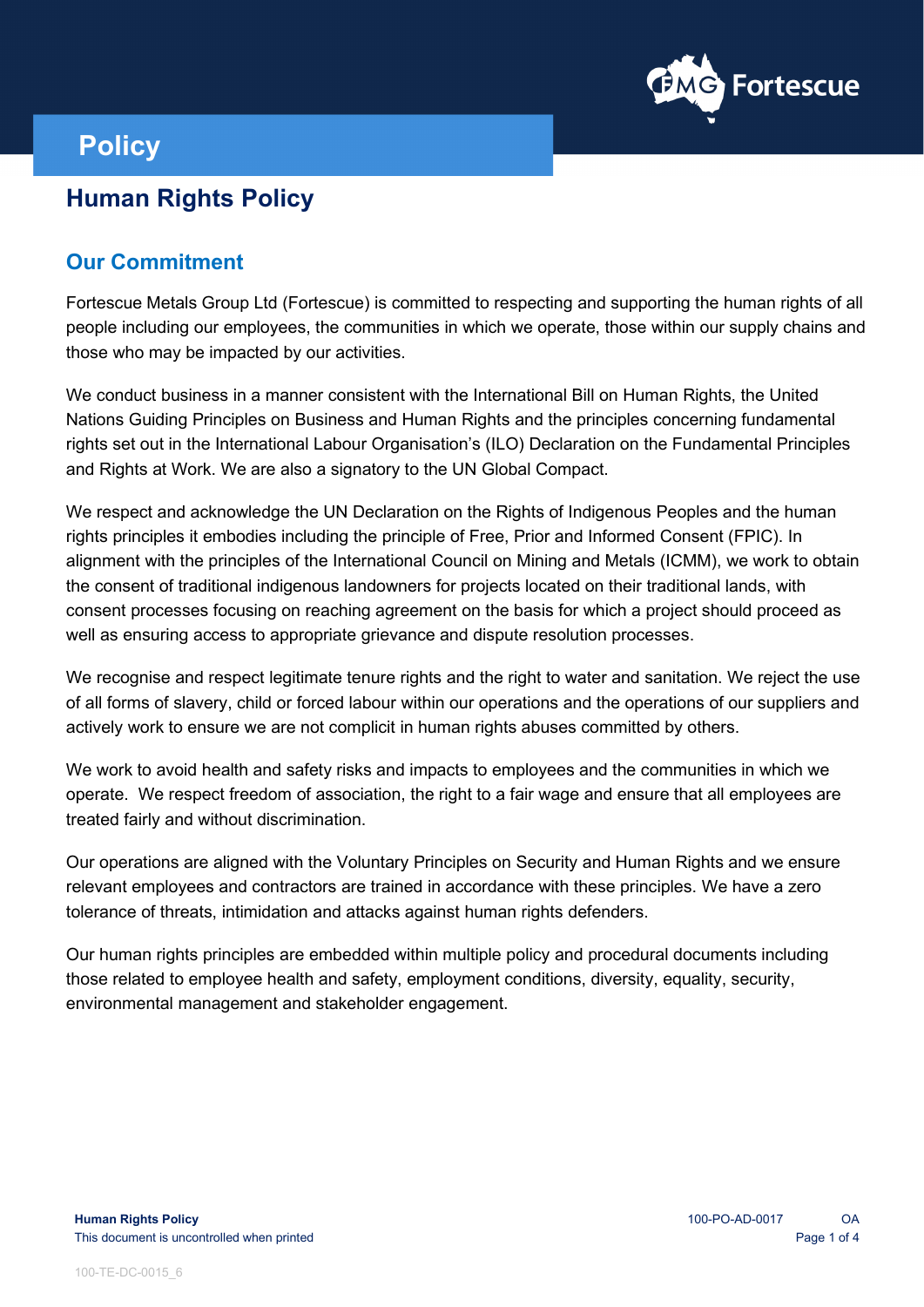

#### **Our Strategy**

Fortescue will achieve its commitment to human rights by:

- Engaging with stakeholders to understand the impacts of our activities and working with them to optimise benefits and limit adverse impacts. Engagement will be inclusive, continuous, open and focus on the issues that are most important to our stakeholders.
- Engaging in ways that are culturally appropriate, paying special attention to the rights and interests of Indigenous Peoples.
- Ensuring that Indigenous Peoples are free to make decisions without coercion, intimidation or manipulation, are given sufficient time to participate in key decisions and are fully informed about any projects and their potential impacts and benefits.
- Collaborating with responsible authorities to resolve any disagreements that may arise between Indigenous Peoples and companies in the pursuit of FPIC.
- Avoiding or minimising project related land acquisition or physical and economic displacement wherever possible by considering feasible alternative project options. Where avoidance is not possible, conducting business in a manner consistent with the International Finance Corporation Performance Standard 5: Land Acquisition and Involuntary Resettlement.
- Undertaking risk assessments of our own operations and those of our suppliers, focusing on mitigating higher risk actions and activities.
- Implementing the policies and procedures that allow for ongoing due diligence to identify, prevent, mitigate and address the adverse impacts of our activities.
- Implementing effective grievance mechanisms and providing access to remedy where we have caused or contributed to adverse impacts. This may include working in collaboration with suppliers and partners.
- Operating and reporting in compliance with the requirements of Australia's *Modern Slavery Act 2018.*
- Actively communicating our expectations and incorporating human rights requirements into contracts with our suppliers and partners.
- Where differences exist between internationally accepted human rights principles and the local laws/regulations where we are operating, applying the higher standard and promoting and encouraging host countries to adopt these higher standards.
- Contributing to the social, economic and institutional development of the countries and communities in which we operate.
- Implementing appropriate training programs, measuring the effectiveness of related policies and standards and seeking continual improvement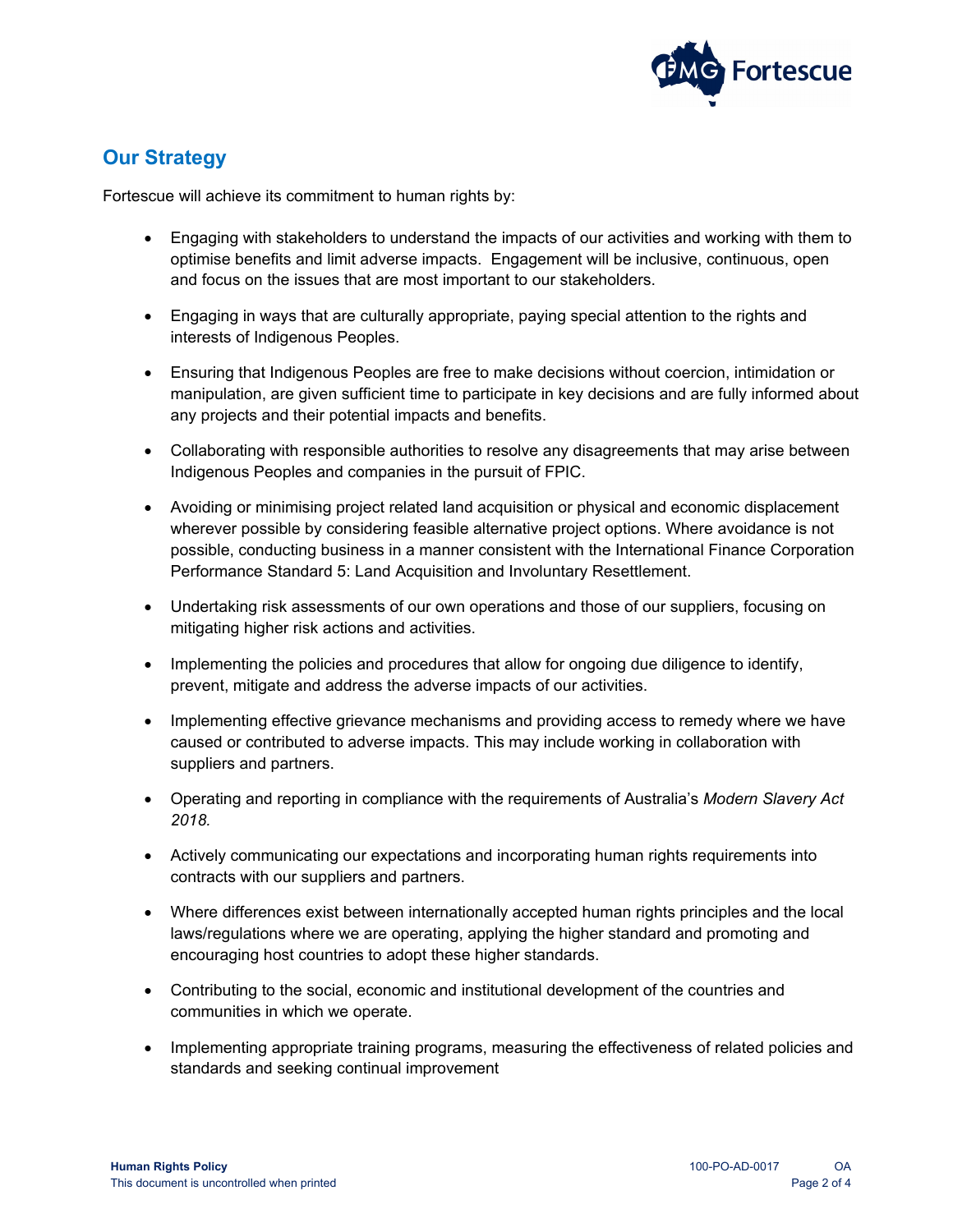

### **Responsibility**

All Fortescue employees, suppliers, contractors, consultants and other business partners are expected to read, understand and adhere to this policy and all related standards, guidelines and procedures. The Chief Executive Officer is responsible for ensuring this policy is implemented.

Fortescue's Audit, Risk Management and Sustainability Committee, a subcommittee of the Board of Directors, is charged with the oversight of human rights matters including implementation and compliance with this policy.

This policy has been approved by Fortescue's Board of Directors and will be reviewed biennially.

 $\mathbb{R}$ 

Elizabeth Gaines Chief Executive Officer

 $\frac{26}{2}$ /2/2021